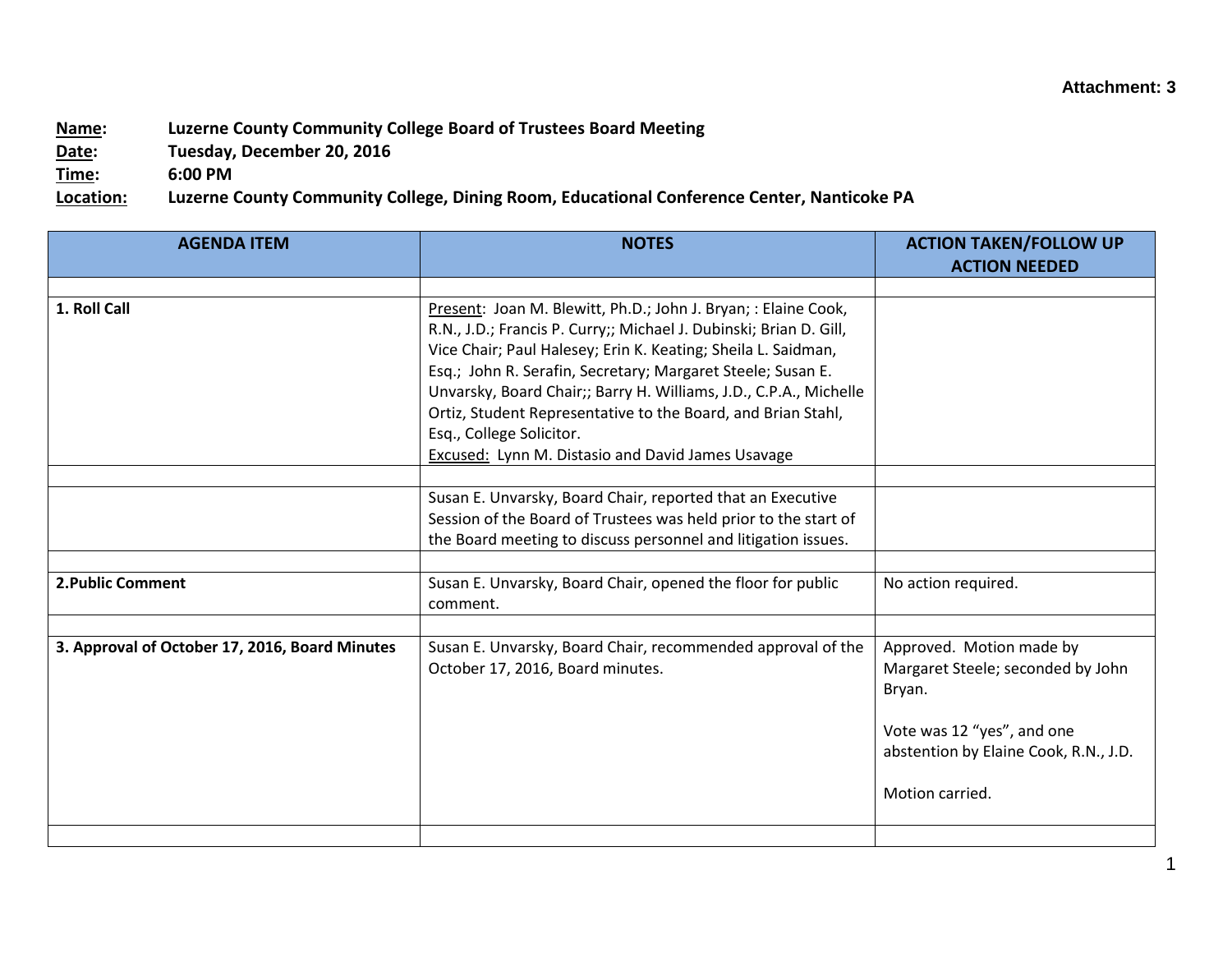| <b>AGENDA ITEM</b>                                                | <b>NOTES</b>                                                                                                                                                                                                                                                                                                                                                                                                                                                                                                                                                                                                                                                                                                                                                                                   | <b>ACTION TAKEN/FOLLOW UP</b><br><b>ACTION NEEDED</b>                                                                                 |
|-------------------------------------------------------------------|------------------------------------------------------------------------------------------------------------------------------------------------------------------------------------------------------------------------------------------------------------------------------------------------------------------------------------------------------------------------------------------------------------------------------------------------------------------------------------------------------------------------------------------------------------------------------------------------------------------------------------------------------------------------------------------------------------------------------------------------------------------------------------------------|---------------------------------------------------------------------------------------------------------------------------------------|
| 4. Approval of December 20, 2016 Board Agenda                     | Susan E. Unvarsky, Board Chair, recommended the Luzerne<br>County Community College Board of Trustees approve the<br>December 20, 2016 Board agenda.                                                                                                                                                                                                                                                                                                                                                                                                                                                                                                                                                                                                                                           | Approved. Motion made by John R.<br>Serafin, Secretary; seconded by<br>Sheila L. Saidman, Esq.<br>Vote was all "yes". Motion carried. |
| 5. Report of Officers and Agents<br>President's Report<br>$\circ$ | At this time President Leary introduced to the Board of<br>Trustees the newly appointed Student Representative to the<br>Board of Trustees, Michelle Ortiz. Miss Ortiz is a 2016<br>graduate of Hanover Area High School is a full time freshman<br>student, majoring in Theatre.<br>President Leary reported, in a survey of Online College Options<br>in Pennsylvania, Luzerne County Community College was<br>ranked #9 among 117 Pennsylvania colleges and universities<br>with online programs. Colleges were ranked according to a<br>number of metrics including total courses offered, tuition<br>costs, access to library resources, access to academic<br>counseling, and career placement services. According to Ann<br>Saxton, Distance Education/Off Campus Coordinator, students |                                                                                                                                       |
|                                                                   | enrolling in online courses and programs has increased in<br>recent years and retention of online students has steadily<br>increased over the last three (3) years.<br>Luzerne County Community College developed a Health Care<br>Management Associate Degree program which combines a<br>number of pre-health science general education courses<br>providing another option to earn an associate degree. The                                                                                                                                                                                                                                                                                                                                                                                 |                                                                                                                                       |
|                                                                   | program is dual designed for immediate entry into the<br>workforce or students may choose to transfer to a<br>baccalaureate program. The College is currently working on<br>an articulation agreement with a four-year institution for this<br>program.<br>Luzerne County Community College, along with Lehigh Carbon<br>Community College and Northampton Community College                                                                                                                                                                                                                                                                                                                                                                                                                   |                                                                                                                                       |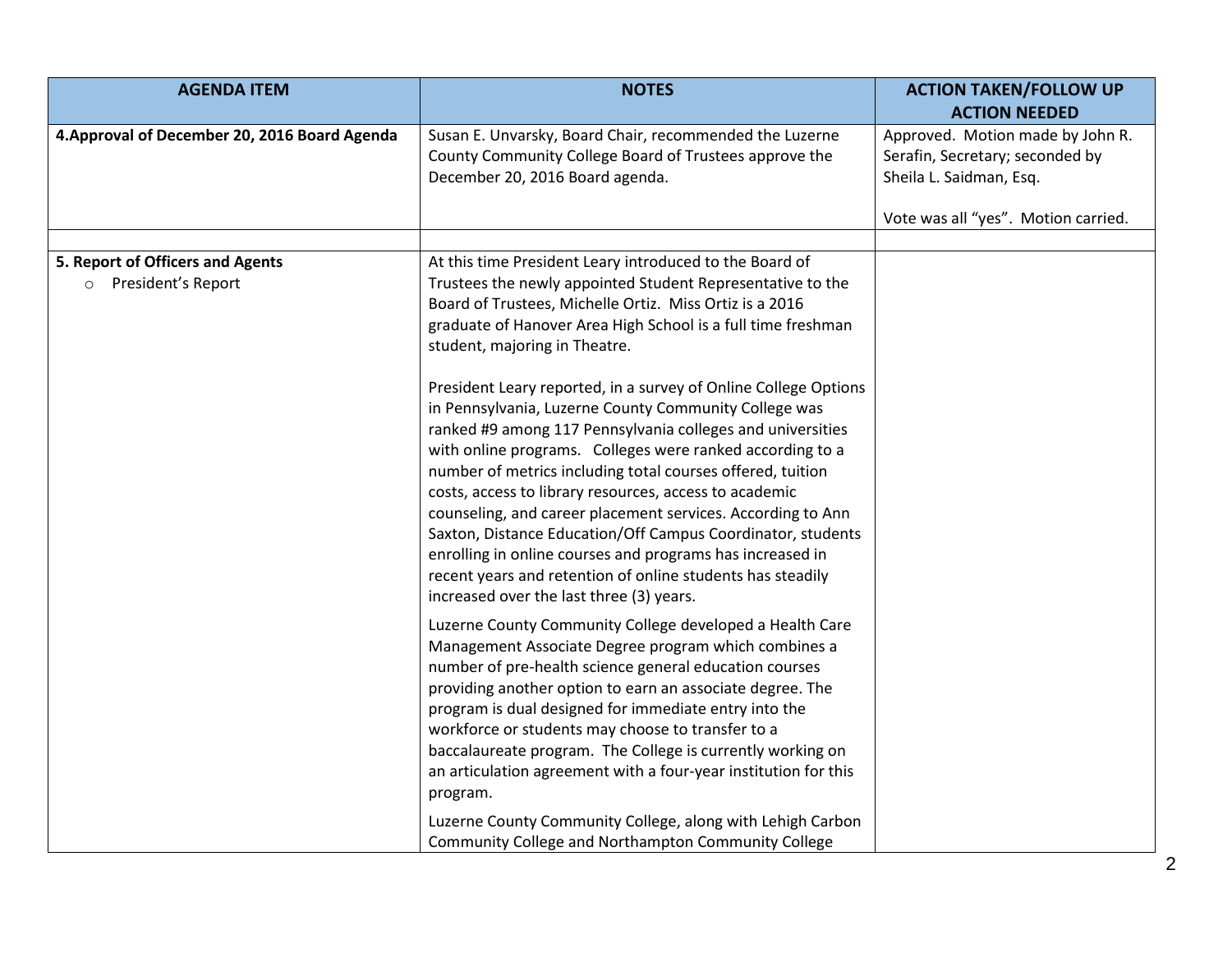| <b>AGENDA ITEM</b> | <b>NOTES</b>                                                                                                            | <b>ACTION TAKEN/FOLLOW UP</b> |
|--------------------|-------------------------------------------------------------------------------------------------------------------------|-------------------------------|
|                    |                                                                                                                         | <b>ACTION NEEDED</b>          |
|                    |                                                                                                                         |                               |
|                    | were one of four College Networks in the U.S. awarded an                                                                |                               |
|                    | opportunity to participate in a year-long technical assistance                                                          |                               |
|                    | project through the U.S. Department. of Education Office of                                                             |                               |
|                    | Career, Technical, and Adult Education. The project, called                                                             |                               |
|                    | Mapping Upward, provides the Colleges with resources to                                                                 |                               |
|                    | strengthen the approach of embedding "stackable" credentials                                                            |                               |
|                    | aligned to industry certifications within associate degree                                                              |                               |
|                    | programs. This approach has proven to be a practical way of                                                             |                               |
|                    | helping students progress toward their goals to obtain                                                                  |                               |
|                    | employment. By organizing programs into a series of                                                                     |                               |
|                    | certificates that build on each other, colleges can offer                                                               |                               |
|                    | incremental milestones on the path to associate degree                                                                  |                               |
|                    | completion. Stackable certificates are intended to represent                                                            |                               |
|                    | exit (and entry) points designed to maximize skill acquisition,                                                         |                               |
|                    | employability, and seamless transitions to a career. Ideally,                                                           |                               |
|                    | learners can exit a program for full-time employment and<br>resume where they left off when they're ready to pursue the |                               |
|                    | next level of credential or degree attainment, or leverage their                                                        |                               |
|                    | newly earned credential to secure an entry-level position in                                                            |                               |
|                    | their chosen career field while continuing their education.                                                             |                               |
|                    |                                                                                                                         |                               |
|                    | Sandy Nicholas, Executive Director of Institutional                                                                     |                               |
|                    | Advancement/Foundation, Bob Conner, Instructor,                                                                         |                               |
|                    | Automotive Technology, accompanied President Leary to                                                                   |                               |
|                    | accept a donation in the amount of \$20,000 from Motorworld                                                             |                               |
|                    | Toyota to support scholarships for students enrolled in the                                                             |                               |
|                    | LCCC Automotive and Diesel Technology Program. The                                                                      |                               |
|                    | scholarships are available for the Spring 2017 semester and                                                             |                               |
|                    | support tuition, books and fees as well as tools for full or part                                                       |                               |
|                    | time students enrolled in the Automotive or Diesel curriculum.                                                          |                               |
|                    |                                                                                                                         |                               |
|                    |                                                                                                                         |                               |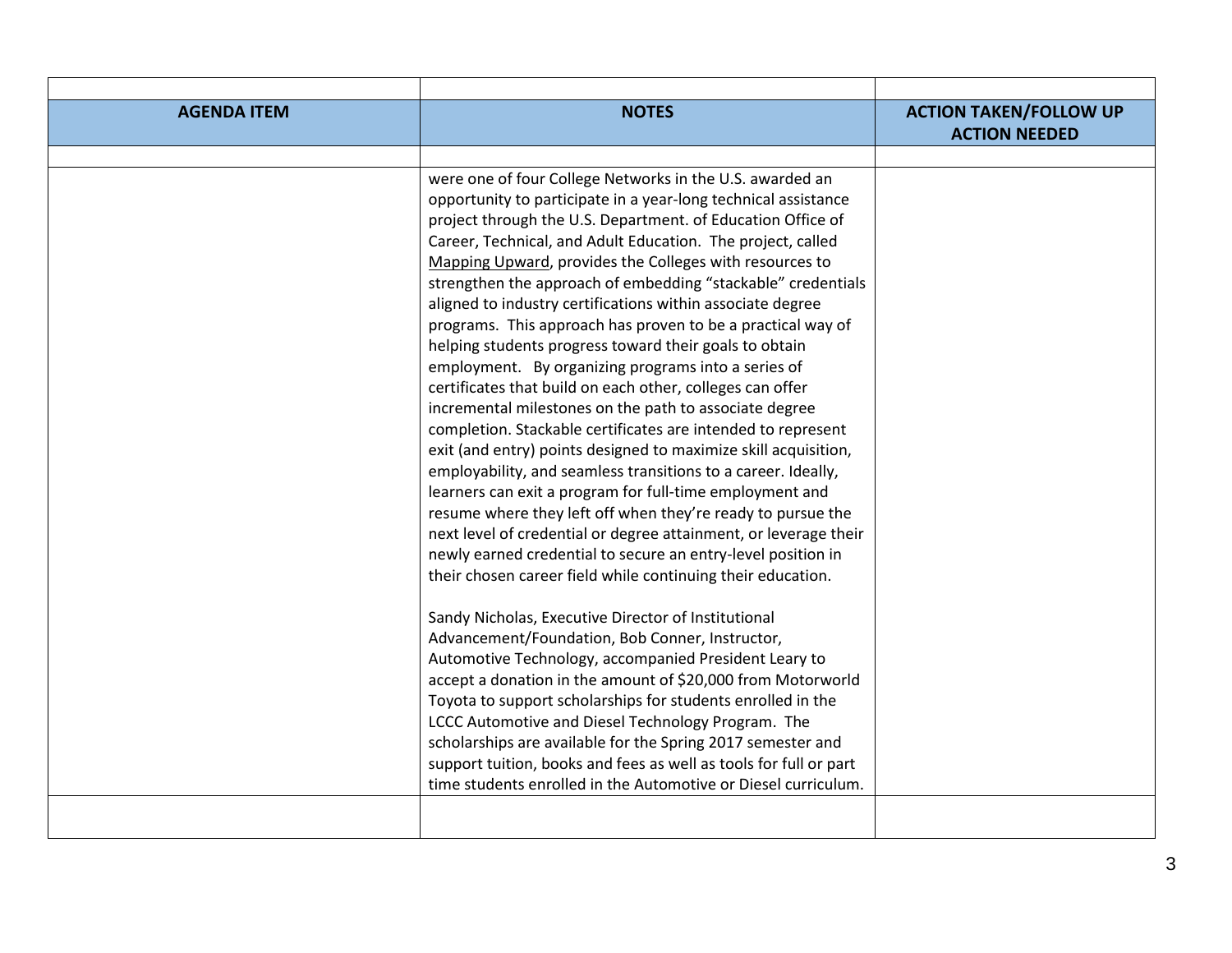| <b>AGENDA ITEM</b>                                | <b>NOTES</b>                                                                                               | <b>ACTION TAKEN/FOLLOW UP</b>       |
|---------------------------------------------------|------------------------------------------------------------------------------------------------------------|-------------------------------------|
|                                                   |                                                                                                            | <b>ACTION NEEDED</b>                |
|                                                   | President Leary also reported Luzerne County Community<br>College received approval by the Commonwealth of |                                     |
|                                                   | Pennsylvania for the Educational Improvement Tax Credit                                                    |                                     |
|                                                   | (EITC) program. The EITC program through the Foundation is                                                 |                                     |
|                                                   | soliciting donations from businesses who are eligible under the                                            |                                     |
|                                                   | EITC program for tax credits. To date, the Foundation has                                                  |                                     |
|                                                   | raised \$20,500 to support the Summer Camps and Early                                                      |                                     |
|                                                   | College Programs.                                                                                          |                                     |
| Treasurer's Report<br>$\circ$                     | No report.                                                                                                 |                                     |
|                                                   |                                                                                                            |                                     |
| <b>Foundation Report</b><br>$\circ$               | No report.                                                                                                 |                                     |
| Student Representative to the Board<br>$\circ$    | Michelle Ortiz, Student Representative to the Board, reported                                              |                                     |
|                                                   | that throughout the semester student clubs have been very                                                  |                                     |
|                                                   | active and involved in community service throughout helping                                                |                                     |
|                                                   | those less fortunate, raising funds to support student                                                     |                                     |
|                                                   | initiatives.                                                                                               |                                     |
|                                                   |                                                                                                            |                                     |
| 6. Report/Action of the Executive Committee       | No report.                                                                                                 |                                     |
| 7. Report/Action of the Academic Committee        | 7. Joan M. Blewitt, Ph.D., Chair, Board of Trustees Academic                                               |                                     |
|                                                   | Committee, reported LCCC received notification from the Chair                                              |                                     |
|                                                   | of Middle States Commission on Higher Education that the                                                   |                                     |
|                                                   | Commission accepted the Periodic Review Report, reaffirmed                                                 |                                     |
|                                                   | our accreditation and has commended Luzerne County                                                         |                                     |
|                                                   | Community College on the quality of that report.                                                           |                                     |
| 7A. Program Addition, Deletions and Modifications | 7A. Recommend the Luzerne County Community College                                                         | 7A. Approved. Motion made by        |
|                                                   | Board of Trustees approve the attached program additions,                                                  | Francis Curry; seconded by Erin K.  |
|                                                   | deletions and modifications, which focuses on the new Health                                               | Keating.                            |
|                                                   | Care Management Associate Degree program.                                                                  |                                     |
|                                                   |                                                                                                            | Vote was all "yes". Motion carried. |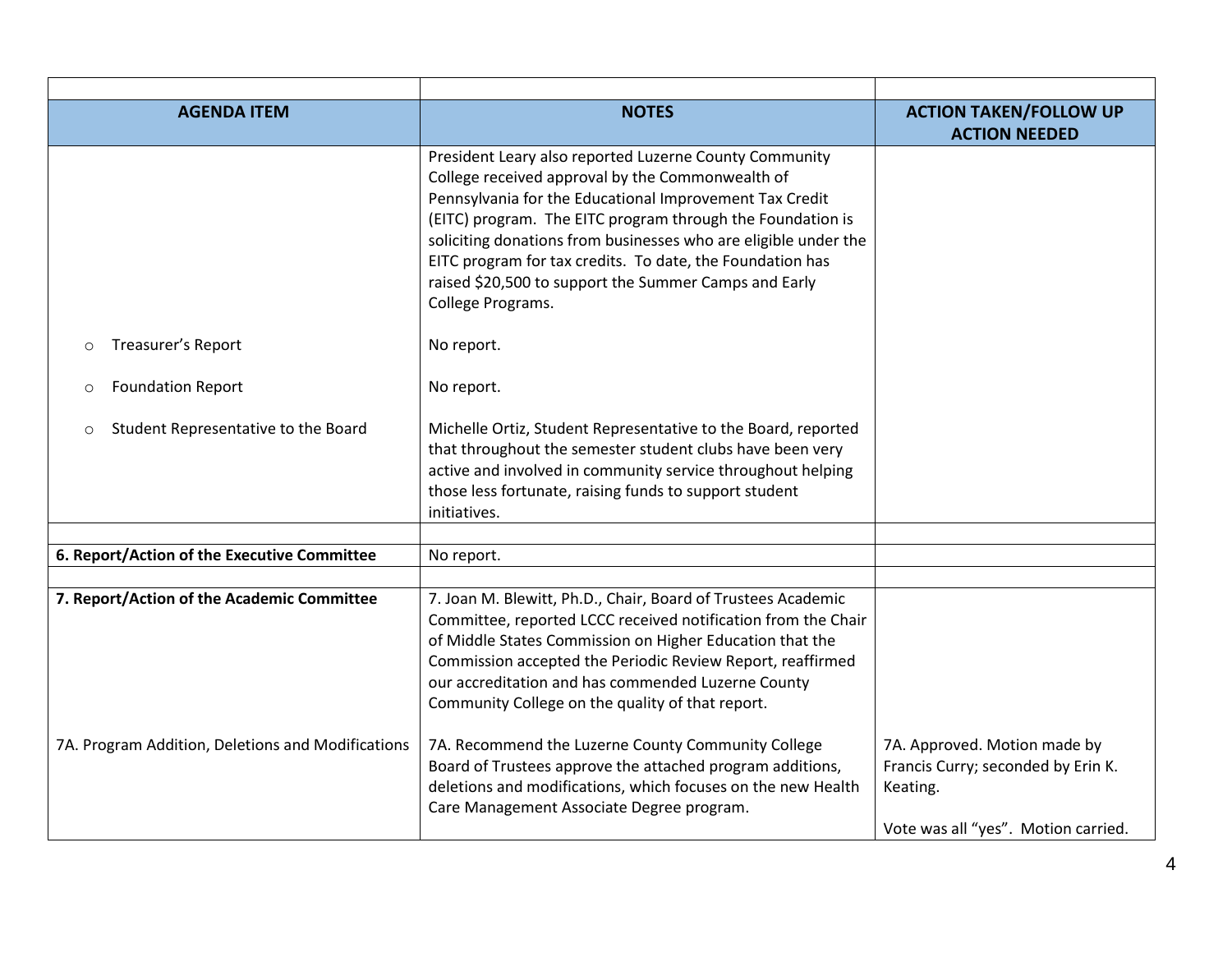| <b>AGENDA ITEM</b>                                                      | <b>NOTES</b>                                                                                                                                                                                                                                         | <b>ACTION TAKEN/FOLLOW UP</b><br><b>ACTION NEEDED</b>                                                                                     |
|-------------------------------------------------------------------------|------------------------------------------------------------------------------------------------------------------------------------------------------------------------------------------------------------------------------------------------------|-------------------------------------------------------------------------------------------------------------------------------------------|
| 7B. Strategic Plan 2017-2021                                            | 7B. Recommend the Luzerne County Community College<br>Board of Trustees approve the Luzerne County Community<br>College Strategic Plan 2017-2021                                                                                                     | 7B. Approved. Motion made by John<br>R. Serafin, Secretary; seconded by<br>Elaine Cook, R.N., J.D.<br>Vote was all "yes". Motion carried. |
|                                                                         |                                                                                                                                                                                                                                                      |                                                                                                                                           |
| 8. Report/Action of the Finance Committee                               | 8. Barry H. Williams, J.D., C.P.A., Chair, Board of Trustees<br>Finance Committee, presented the recommendation of the<br>following action items.                                                                                                    |                                                                                                                                           |
| 8A. Summary of Payments                                                 | 8A. Recommend the Luzerne County Community College<br>Board of Trustees approve the summary of payments as<br>presented.                                                                                                                             | 8A. Approved. Motion made by<br>Margaret Steele; seconded by<br>Michael Dubinski.                                                         |
|                                                                         |                                                                                                                                                                                                                                                      | Vote was all "yes". Motion carried.                                                                                                       |
| 8B. Trustee Travel, 2017 ACCT National Legislative<br>Summit            | 8B. Recommend the Luzerne County Community College<br>Board of Trustees approve the use of budgeted trustee travel,<br>not to exceed \$5,600, for two (2) trustees to attend the 2017<br>Association for Community College Trustees National         | 8B. Approved. Motion made by Paul<br>Halesey; seconded by Sheila L.<br>Saidman, Esq                                                       |
|                                                                         | Legislative Summit in Washington DC, February 12-16, 2017.                                                                                                                                                                                           | Vote was all "yes". Motion carried.                                                                                                       |
| 8C. Continuation of Employee Retraining<br><b>Opportunities Program</b> | 8C. Recommend that Luzerne County Community College<br>Board of Trustees continue the LCCC Employment Retraining<br>Opportunities Program for the Spring 2017 Semester with a<br>tuition offset for eligible individuals not to exceed a total value | 8C. Approved. Motion made by<br>Francis Curry; seconded by Elaine<br>Cook, R.N., J.D                                                      |
|                                                                         | of \$25,000.                                                                                                                                                                                                                                         | Vote was all "yes". Motion carried.                                                                                                       |
| 8D. Approval of Administrative Policy: Cash<br><b>Management Policy</b> | 8D. Recommend the Luzerne County Community College<br>Board of Trustees approve the following administrative policy,<br>Cash Management Policy.                                                                                                      | 8D. Approved. Motion made by John<br>Bryan; seconded by Michael<br>Dubinski.                                                              |
|                                                                         |                                                                                                                                                                                                                                                      | Vote was all "yes". Motion carried.                                                                                                       |